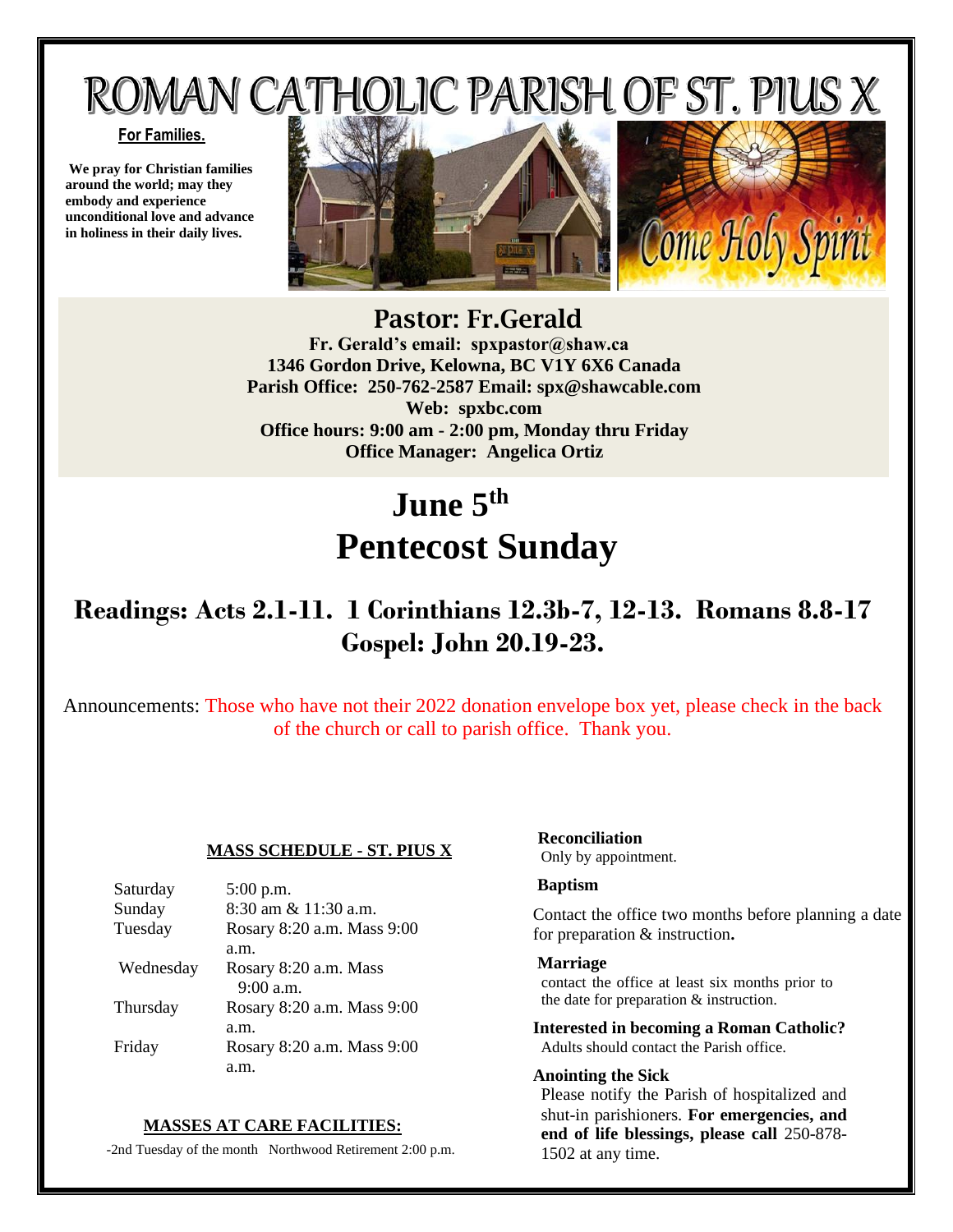**Please pray for the sick and injured at home and in hospital,** especially Tessa McGibbon, June Hanushchak, Elizabeth Gutenberg, Christine Zlogar, Mona Hawco, Vince Cummings, Oliver Fabris, James McGlinchey, Rita Gemin, Betty Klinger, Desjardins Family, Trudy Szulkies, Brenda Campbell, Arlene Pilgrim, Ashleigh Landry, Ernie Poitras, Kelly Howden, Manuela Ungureanu, Dana Duguay, Cathie Lock, Rick Lock, PJ Cuomo, Pam Renzi, Evelyn Burzminski, Dan Ryder, Dario & Irene Nonis, Patricia Graham, Beatriz Hernandez, Jo Stewart, Anita Kurapatwa, Marilyn Butts, Helen Curran.

| <b>WEEKLY MASS INTENTIONS</b> |               |                                           |         |  |  |  |
|-------------------------------|---------------|-------------------------------------------|---------|--|--|--|
| Saturday                      | June 04       | <b>Bill Kipke</b>                         | $-INT-$ |  |  |  |
| Sunday                        | June $05$     | Parishioners of St. Pius X                | $-INT-$ |  |  |  |
| Sunday                        | June $05$     | Mary Ann & Tom Smithwick 50th Anniversary | $-INT-$ |  |  |  |
| Tuesday                       | June 07       | Rita Gemin                                | -INT-   |  |  |  |
| Wednesday                     | <b>Jun 08</b> | Joe Ann Weber                             | $-R-$   |  |  |  |
| Thursday                      | Jun 09        | Helen Terhljan                            | $-R -$  |  |  |  |
| Friday                        | Jun $10$      | Fleurette & Billy Bruni                   | $-INT-$ |  |  |  |
| Saturday                      | Jun 11        | Cha Weber                                 | $-R -$  |  |  |  |
| Sunday                        | Jun 12        | Parishioners of St. Pius X                | $-INT-$ |  |  |  |
| Sunday                        | Jun $12$      | Floserfida Arellano Hinzman               | -R-     |  |  |  |

**Merciful Jesus, grant them a healing of mind and body, and restore their strength and spirit. Amen**

#### **MINISTRY COORDINATORS**

| <b>Religious Education</b>             | Mike Wilson - 250-859-6718      |  |  |
|----------------------------------------|---------------------------------|--|--|
|                                        | mikewilson@cisnd.ca             |  |  |
| <b>Ministry Coordinator</b>            | Terry Squire 250-864-9024       |  |  |
| <b>Baptism preparation</b>             | Angela Pomeroy 250-317-7670     |  |  |
| <b>Pastoral Worker</b>                 | Peter Huang - 250-763-5830      |  |  |
| <b>St. Vincent DePaul</b>              | Abel Martins - 250-762-0902     |  |  |
| Rachel's Vineyard Vicki                | 250-762-2273                    |  |  |
| info@rachelsvineyardkelowna.com        |                                 |  |  |
| <b>St. Pius X Women's Ministry</b>     |                                 |  |  |
|                                        | Angela Pomeroy - 250-317-7670   |  |  |
| <b>Social Outreach</b>                 |                                 |  |  |
| Victoria Oppertshauser - 250-712-0701  |                                 |  |  |
| <b>Canadian Food for Children</b>      |                                 |  |  |
| Angel & Martha Calderer - 236-420-1970 |                                 |  |  |
| <b>Knights of Columbus</b>             |                                 |  |  |
|                                        | Peter Huang- 250-763-5830       |  |  |
| <b>Knight of Columbus Insurance</b>    |                                 |  |  |
|                                        | Joe Faubert -250-488-9805       |  |  |
| <b>Catholic Women's League</b>         |                                 |  |  |
|                                        | Mary Ann Rehlinger 250-763-3396 |  |  |
| <b>Hospital &amp; Shut-in Visits</b>   |                                 |  |  |
|                                        | Elizabeth Hobart - 236-420-0599 |  |  |

 **St. Pius X Custodians** Maria & Nuno Henriques

#### **PARISH COUNCIL MEMBERS**

Jim Mazzei **Chairperson**  Victoria Oppertshauser **Social Justice** Dennis Barnes **Financial Chair**  Martin Landry **Maintenance Chair**  Peter Huang **Pastoral Worker**  Angela Pomeroy **Religious Education**

Mary Ann Rehlinger **Catholic Women's League**



#### **KNIGHTS OF COLUMBUS**

Meet the First Thursday of the month at 7:30 pm at the Columbus Villa. Parish Breakfast every second Sunday of the month from 8:30 am to 11:30 am. Join us today. Visit KofC.org/Join Us



#### **CATHOLIC WOMEN'S LEAGUE**

Meet 2<sup>nd</sup> Tuesday of the quarter after 9:00 am mass. Membership: Mary Ann Rehlinger 250-763-3396



#### **SOCIETY OF ST. VINCENT DE PAUL**

Meet the  $1^{ST}$  & 3<sup>rd</sup> Tuesday of the month at 6:30 pm in the Fr. Mulvihill Room.

#### **KOREAN CATHOLIC COMMUNITY**

**LEGIO** meets each Friday at 11:00 am in the Fr. Martin Room**. COMMUNITY** meets 3<sup>rd</sup> Sunday of the month at 12:30 pm in the Fr. Martin Room.



#### **ST. PIUS X QUILTERS**

Meet each Wednesday at 10:00 am in the Fr. Martin Room.

#### **BIG WHITE MASS**: TBA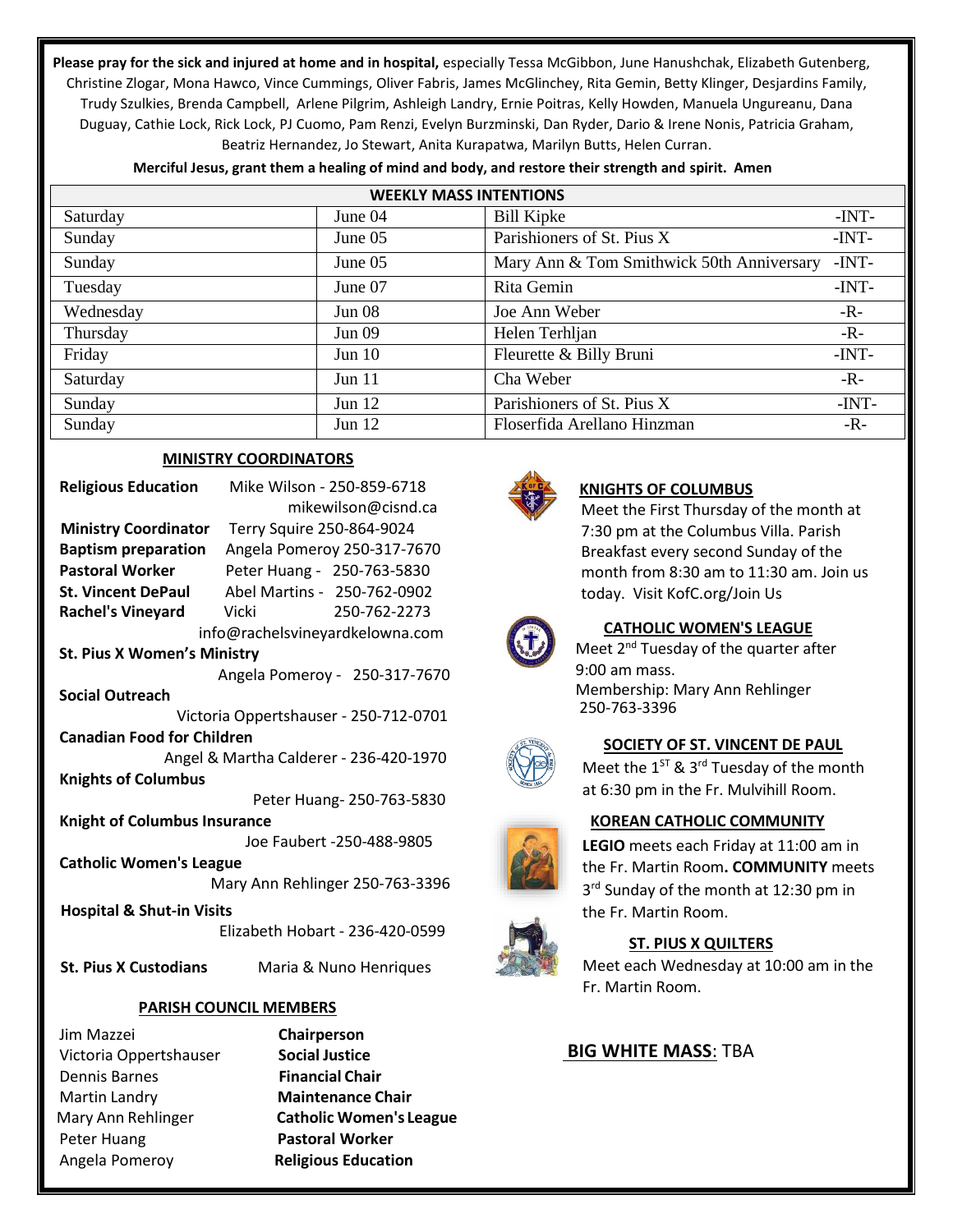

Etransfers are accepted at **St Pius X Parish** Send your offering via etransfer to

[etransfer.spxkelowna@nelsondiocese.org](file:///C:/Users/SPXAdmin/Desktop/Bulletin/Bulletins%202022/etransfer.spxkelowna@nelsondiocese.org) no password is required. **Pilgrimage of Faith donations** are also accepted with no password at [etransfer.pof@nelsondiocese.org.](file:///C:/Users/SPXAdmin/Desktop/Bulletin/Bulletins%202022/etransfer.pof@nelsondiocese.org)

We thank you for your support. God Bless.

#### **WELCOME TO OUR PARISH**

If you are an out-of-town visitor or a guest of a parish family, we are pleased to have you join us in celebration. If you are searching for a place to call "home", why not join our Parish Family? We would love to have you! There is always room for more at the Table of the Lord. Simply complete this form and return it to the Parish office or drop it in the collection basket. Long time residents who are not registered are also invited to fill out the form.

#### **PARISH REGISTRATION**

| <b>NEW PARISHIONER</b>                                                                                                                                                                                                    |              |         |  |  |  |
|---------------------------------------------------------------------------------------------------------------------------------------------------------------------------------------------------------------------------|--------------|---------|--|--|--|
| <b>INFORMATION CHANGE</b>                                                                                                                                                                                                 | $\mathsf{L}$ |         |  |  |  |
|                                                                                                                                                                                                                           |              |         |  |  |  |
| <b>ADDRESS:</b>                                                                                                                                                                                                           |              |         |  |  |  |
|                                                                                                                                                                                                                           |              |         |  |  |  |
|                                                                                                                                                                                                                           |              |         |  |  |  |
|                                                                                                                                                                                                                           |              |         |  |  |  |
|                                                                                                                                                                                                                           |              |         |  |  |  |
| <b>CHURCH ENVELOPES</b><br>Would you like a box of envelopes? Numbered boxes identify<br>the donor for income tax purposes. A tax receipt will be issued<br>each year and sent to the address registered with the Parish. |              |         |  |  |  |
| <b>YES</b><br>$\mathsf{L}$                                                                                                                                                                                                | NΩ           | $\perp$ |  |  |  |
| Would you like the bulletin emailed to you each week?                                                                                                                                                                     |              |         |  |  |  |
| <b>YES</b>                                                                                                                                                                                                                | NΟ           |         |  |  |  |
|                                                                                                                                                                                                                           |              |         |  |  |  |

#### **St Pius X K of C Council 7359**

June 12thLast Pancake Breakfast before Summer!!!

Pancakes with Strawberries& Cream Topping, Sausage, Fruit, Coffee, Teo & Juice. Served from8:30 am – 11:00am By Donation



֦ **We are looking for Eucharist Ministers for all Masses**, if you are interested and would like to be part of our ministry, we would love to have you.

to manage a smart phone for hospital emergencies. This  $\alpha$  days a year, and contact the priest who is on call and relay **Hospital Chaplaincy Phone:** The Catholic Community of Kelowna is seeking the help of a patient and dedicated person person will answer the phone (calls/texts) 24 hours a day, 365 information. There may not be a call for days on end but then other times, there may be several calls a day. There is an honorarium provided for this commitment. If you are interested and would like more information about the position, please contact Kim at **250-448-2725** ext 200 or email <kim.jacobs@nelsondiocese.org.>

**Important announcement** Spring is here at last. We are now taking treasures for our Bazaar, so when you are doing your spring cleaning save all the Treasures you don't want any more for us, they will be greatly appreciated. Call Beryl Froehler at 250-717-0527 she will set up a time to bring them to the church **…**Thank you so Much.

On Tuesday June 7th at Immaculate Conception Church at 839 Sutherland Avenue, **The Kelowna Right to Life Society** is presenting a dessert and coffee evening featuring the President of Campaign Life Coalition, Mr. Jeff Gunnarson. Doors will open at 6:30 pm.

This presentation will inform you on the pro-life movement on the political scene in Canada and what we can do to work toward legislative protection for the unborn.

Admission is free or by donation and a silent auction will be available to help fund the event. Call **250 870-4103** or email [kelownarighttolife@hotmail.com](kelownarighttolife@hotmail.com%20) for more information.